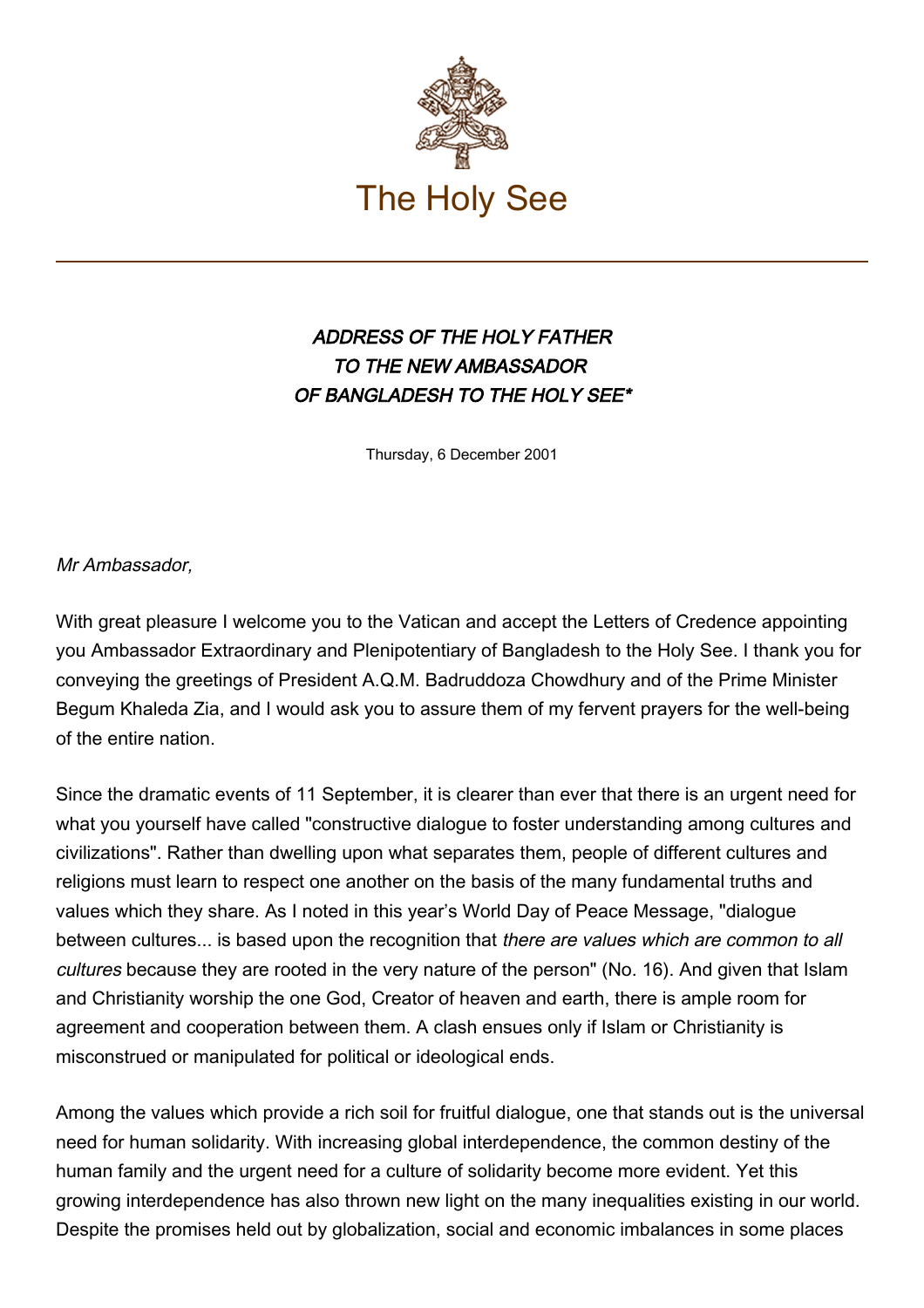have become worse, and certain poorer nations may have reached a point of even further decline. For the sake of peace in the world, and in order to meet the demands of justice, these nations and their peoples must be helped, not only with immediate aid but also with the educational and technological support that will enable them to be a part of the process of global development and not remain excluded or marginalized. It is not a matter of dispensing favours but of recognizing the basic human right to a just share of resources. The promotion of justice is essential to a culture of solidarity.

Another point of quasi-universal agreement among the world's peoples is a yearning for true peace. Sadly, there are some in the world who want conflict, and they will always try to wreak havoc. But most individuals and nations are prepared to make the courageous choices required to build genuine peace. At a time like this, the quest for peace sets before the international community decisions which can no longer be postponed. Even the most entrenched and longstanding conflict can be resolved if the will to work for reconciliation prevails.

Religion has an important role in this regard. The view of the person and of the world which it teaches greatly determines attitudes and thinking in facing the challenge of building a properly ordered society. Both Muslims and Christians insist upon the essentially transcendent character of the human person, created by God for a higher destiny, and the need to respect that element of transcendence in each individual. They agree further that the Creator has also revealed a way of life, based upon what you rightly call "fundamental human values and norms" which have their origin in God himself. In a sense, it is in regard to these fundamental values and norms that Islam and Christianity can most fruitfully engage in the constructive dialogue needed at this time.

A clear example of the possibility of such dialogue is to be seen in the shared reverence for the value of life itself. For Islam and Christianity, human life is a sacred and inviolable reality, since it has its origin and destiny in God himself. Therefore, it is never possible to invoke peace and despise life, a contradiction found all too often within human societies and human hearts. In cultures of both East and West, rich and poor, traditional and post-industrial, respect for human life is being threatened and eroded in so many ways. A great educational effort is needed in all religious traditions to teach the sacred value of life and spread an attitude of respect for it in every circumstance.

In the values which all people share we find what I have called the "moral logic which is built into human life and which makes possible dialogue between individuals and peoples" (Speech to the United Nations General Assembly, 5 October 1995). This is the point where Islam and Christianity can and must meet, not only in a dialogue of words, but in a dialogue of service for the peace of the world.

Mr Ambassador, I am confident that the mission you are assuming today will help to strengthen the bonds of friendship and cooperation between your nation and the Holy See; and I assure you

 $\mathfrak{p}$